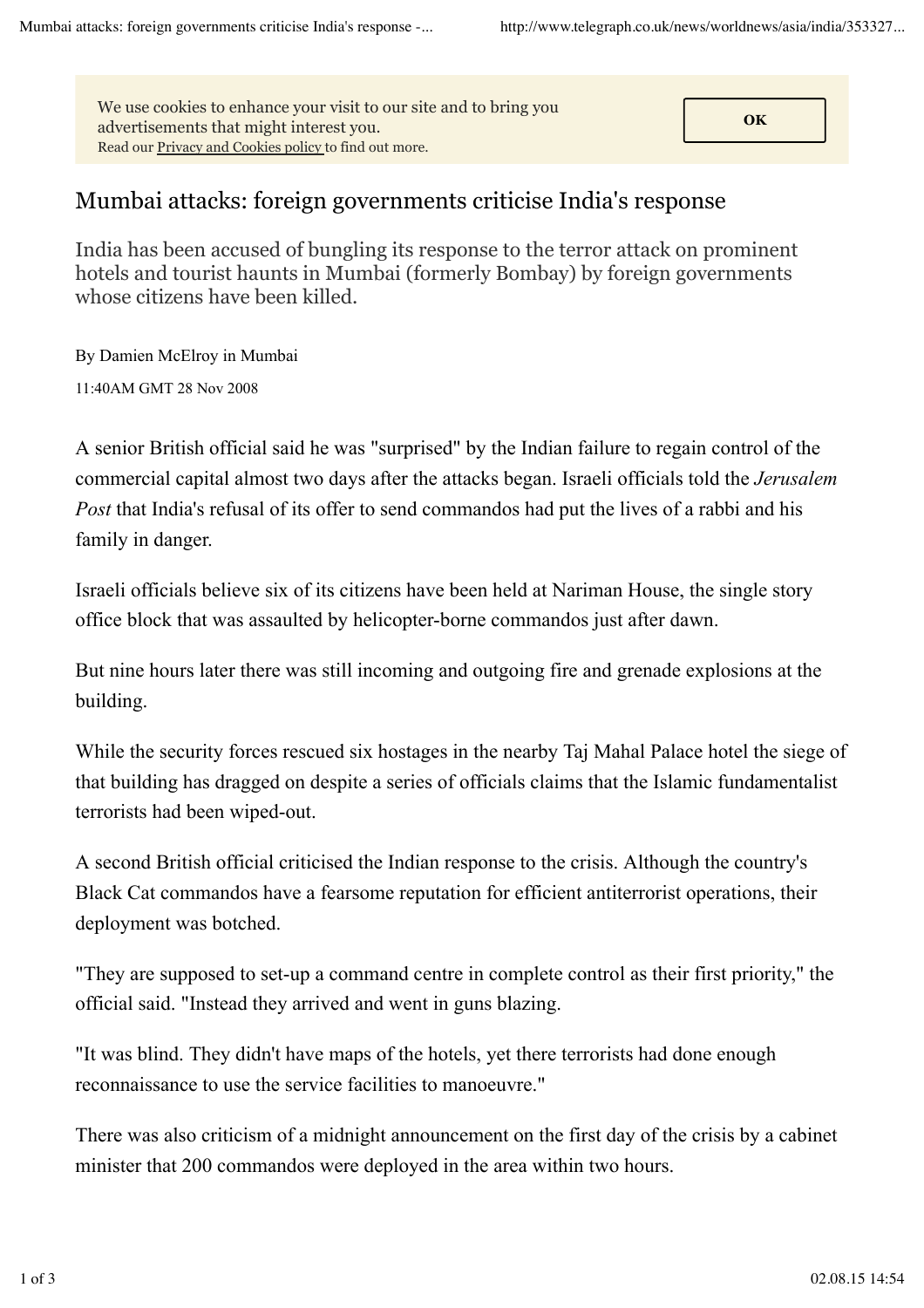"The terrorist were forewarned by the government itself," the official said.

Even in the midst of the fighting, the security operation is riddled with holes. *The Telegraph* was able to gain access to the shattered lobby of the Oberoi hotel in the final throes of the fighting.

At least a dozen checkpoints made no security checks and the only official who did ask a question redirected the reporter to another part of the complex.

When the building was cleared police found 24 bodies. Another official claimed there were more than 50 bodies in the Taj Mahal hotel.

A masked marine commando said clearance efforts were severely hampered by numbers of people still inside hotels when they moved in to flush out the militants.

"We could have got those terrorists but for so many hotel guests," he said.

"The bodies were lying strewn here and there. There was blood all over and in trying to avoid the casualty of those civilians, we had to be that much more careful."

The commander said his men had had to literally feel their way through the hotel corridors and rooms in complete darkness.

The black-clad commando said it had been impossible to differentiate between dead bodies, the injured and people simply pressing themselves to the floor in terror.

"When an exchange of fire takes place in darkness and there are bodies strewn all over and blood all over, you're actually not looking who is injured or killed," he said. "You're just looking for someone with lots of weapons on him."

Security officials said the men – described by witnesses as "just like boys" dressed in cargo pants and T-shirts with rucksacks across their shoulders – were a highly motivated and determined group.

Split into small groups, they created panic on Wednesday night by attacking locations across Mumbai before focusing their assault on the two five-star hotels and a separate officeresidential building housing a Jewish centre.

"They were the kind of people with no remorse," the masked commando said. "Anybody and whomsoever came in front of them they fired."